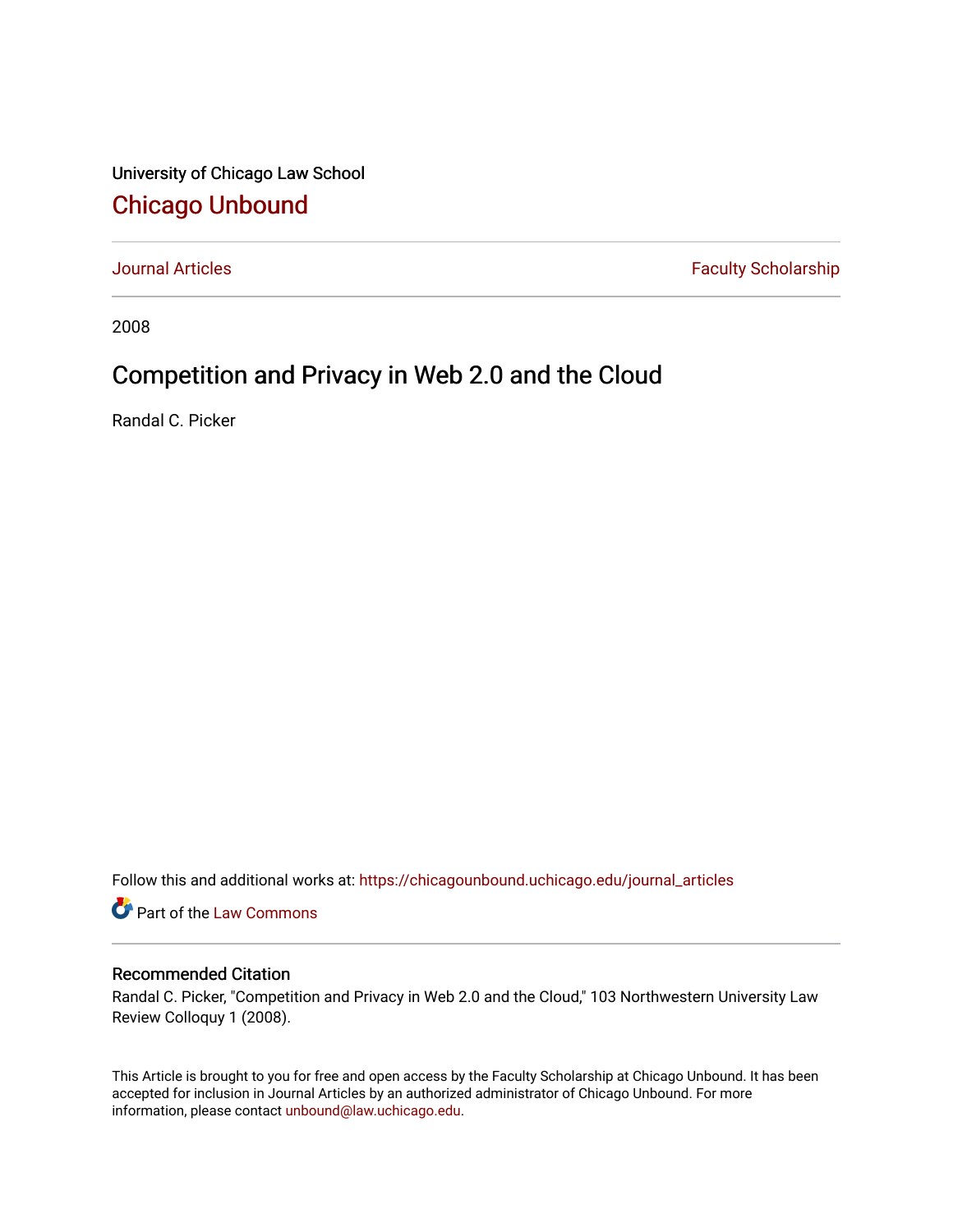# COMPETITION AND PRIVACY IN WEB 2.0 AND THE CLOUD

#### *Randal C. Picker*\*

We are once again changing how we use computers. In the past, we moved from mainframes to mini computers to freestanding personal computers. That was a powerful shift in control and organizational structure. Mainframes were rare and, as such, were tended to with loving care and serviced by a small caste of computing priests. In contrast, PCs were everywhere: on every knowledge worker's desk and eventually in the family room of many homes. In the PC age, the computer desktop was the most valuable real estate around, and for most people, that meant Microsoft Windows.

Microsoft Windows was—and is—both product and delivery system. Product in the sense that Windows performs certain functions that all operating systems perform. Windows tracks files, sends data through ports for printing, and tells your computer screen how to display fonts and images all things that we expect of our operating systems. But Windows is more than that: Windows delivers software. Before the advent of the Internet, software delivery was difficult. A consumer might find the software was pre-installed on a new PC. Alternately, the consumer could go to a computer store—remember those?—and plunk down her credit card, and walk out with a large, almost empty box that had, buried within it, a CD with new software.

Microsoft had a special role in software delivery because it could guarantee delivery by just incorporating the new software into Windows. With each new release of Windows—from Windows 3.1 to Windows 95 to 98 and on towards Vista—Microsoft expanded the footprint of Windows. This expanded footprint was not just a question of taking up more hard drive space; Windows got bigger because it expanded its functionality. In doing so, it killed off what had been separate markets in freestanding functions provided by other companies. Disk fragmentation was once a separate product category, but it wasn't anymore once Microsoft added that function

<sup>\*</sup> Copyright © 2008, Randal C. Picker. All Rights Reserved. Paul and Theo Leffmann Professor of Commercial Law, The University of Chicago Law School and Senior Fellow, The Computation Institute of the University of Chicago and Argonne National Laboratory. I thank the Paul H. Leffmann Fund, the Sarah Scaife Foundation, and the Milton and Miriam Handler Foundation for their generous research support. I have done some consulting work in connection with some of the issues addressed in this Essay, but all of the views expressed are my own.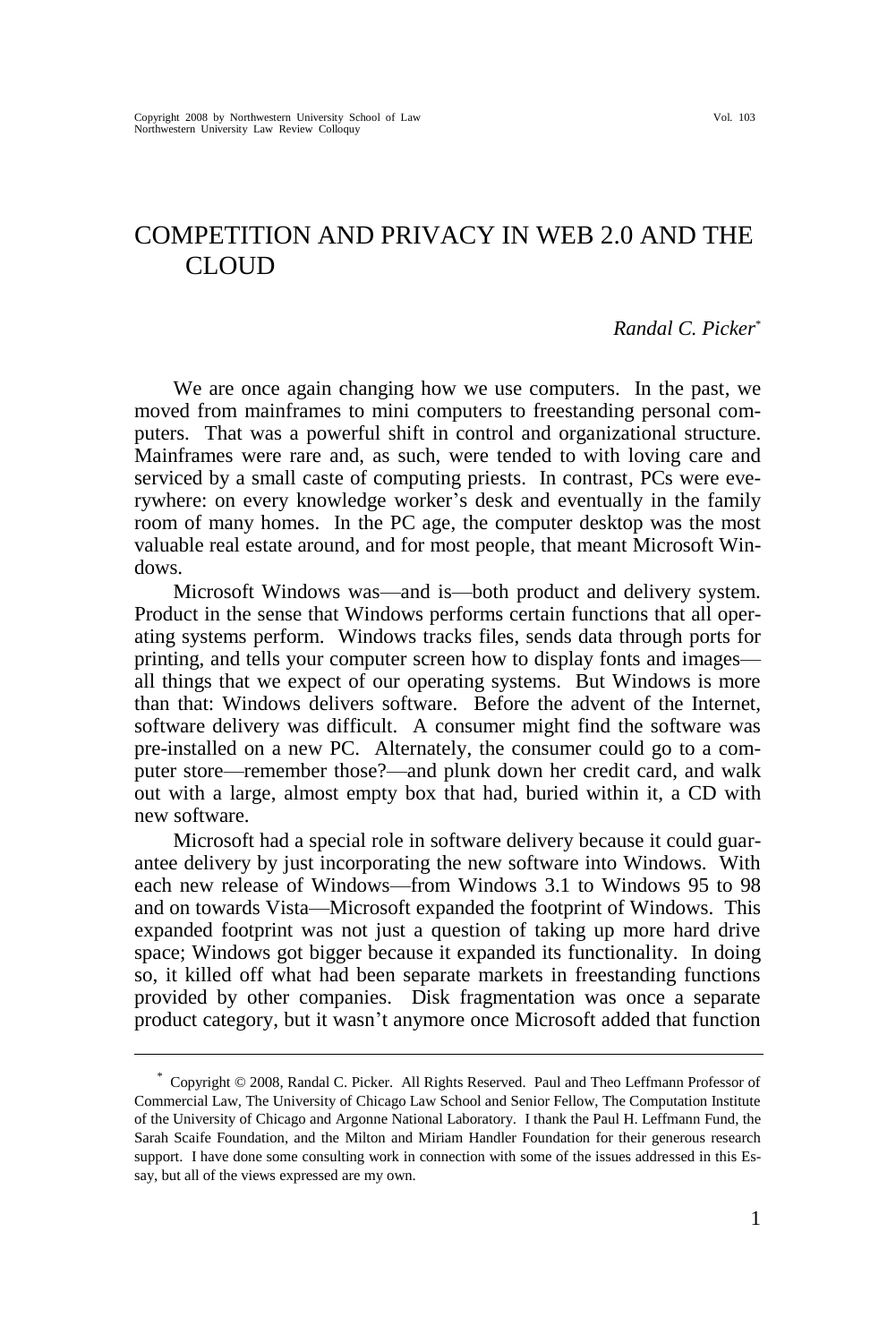to Windows itself. Including a product in the next version of Windows insured its widespread distribution as each version of Windows quickly expanded its market share.

In a basic sense, Windows was fundamentally unbounded. That is, there was no obvious boundary for the scope of functions that might be embraced in Windows.<sup>1</sup> This boundlessness mattered most when we introduced ubiquitous networks to link computers together to create the Internet and the Web. The move to networked devices created a possible inflection point, a point of churn and competition as different firms sought the upperhand in the new computing space. In his May, 1995 *Internet Tidal Wave* memo, Bill Gates famously feared that Netscape would "commoditize the underlying operating system."<sup>2</sup> Gates feared that users would no longer care what operating system ran on their computers; instead, consumers would care only about the browser that sat on top of the operating system. Windows was going to become plumbing, important to be sure, but fundamentally anonymous and only noticed when it wasn't working right. Microsoft moved aggressively against Netscape and relied heavily on its ability to bundle Internet Explorer with Windows at no additional charge to defeat Netscape. Microsoft won its battle against Netscape, although it did so in ways found to be illegal by competition authorities in the United States.<sup>3</sup>

But Microsoft seems to be losing the larger war suggested in the *Internet Tidal Wave*. We are in the midst of two large related shifts in our computing platform.<sup>4</sup> The first shift, often called "Web 2.0," is fundamentally about what we use computers to do. We have moved from creating documents in Microsoft Office to living life online: searching on Google, buying and selling on eBay, watching the newest viral video on YouTube, and hanging out with our friends on mySpace and Facebook. The second shift, often called cloud computing, is a change in the organization of the fundamental processes of computing—computation and storage. These shifts are not fully independent; the cloud computing shift has some overlap with the

<sup>1</sup> *See* Randal C. Picker, *Pursuing a Remedy in Microsoft: The Declining Need for Centralized Coordination in a Networked World*, 158 J. INSTITUTIONAL & THEORETICAL ECON. 113 (2002); Randal C. Picker, *Unbundling Scope-of-Permission Goods: When Should We Invest in Reducing Entry Barriers?*, 72 U. CHI. L. REV. 189 (2005).

<sup>&</sup>lt;sup>2</sup> Memorandum from Bill Gates to Executive Staff and Direct Reports at Microsoft 4 (May 26, 1995), *available at* http://www.usdoj.gov/atr/cases/exhibits/20.pdf (also commonly referenced by the title of the memorandum—*The Internet Tidal Wave*[\) \(link\).](http://www.usdoj.gov/atr/cases/exhibits/20.pdf)

<sup>&</sup>lt;sup>3</sup> United States v. Microsoft Corp., 253 F.3d 34, 58–78 (D.C. Cir. 2001) (en banc). The European Union also found that Microsoft had abused its dominant position in operating systems, though the focus of the EU case was on interoperability with servers and the bundling of Windows Media Player with Windows. *See* Case T-201/04, Microsoft v. Comm'n, 2007 ECJ CELEX LEXIS 554, 2007 WL 2693858 (Sept. 14, 2007), *available at* http://curia.europa.eu/jurisp/cgibin/form.pl?lang=EN&Submit=rechercher&numaff=T-201/04 (under the "Cases" column and in the row with "Judgment," follow the "T-201/04" link [\) \(link\).](http://curia.europa.eu/jurisp/cgi-bin/form.pl?lang=EN&Submit=rechercher&numaff=T-201/04)

<sup>4</sup> *See infra* notes 5–7 and accompanying text.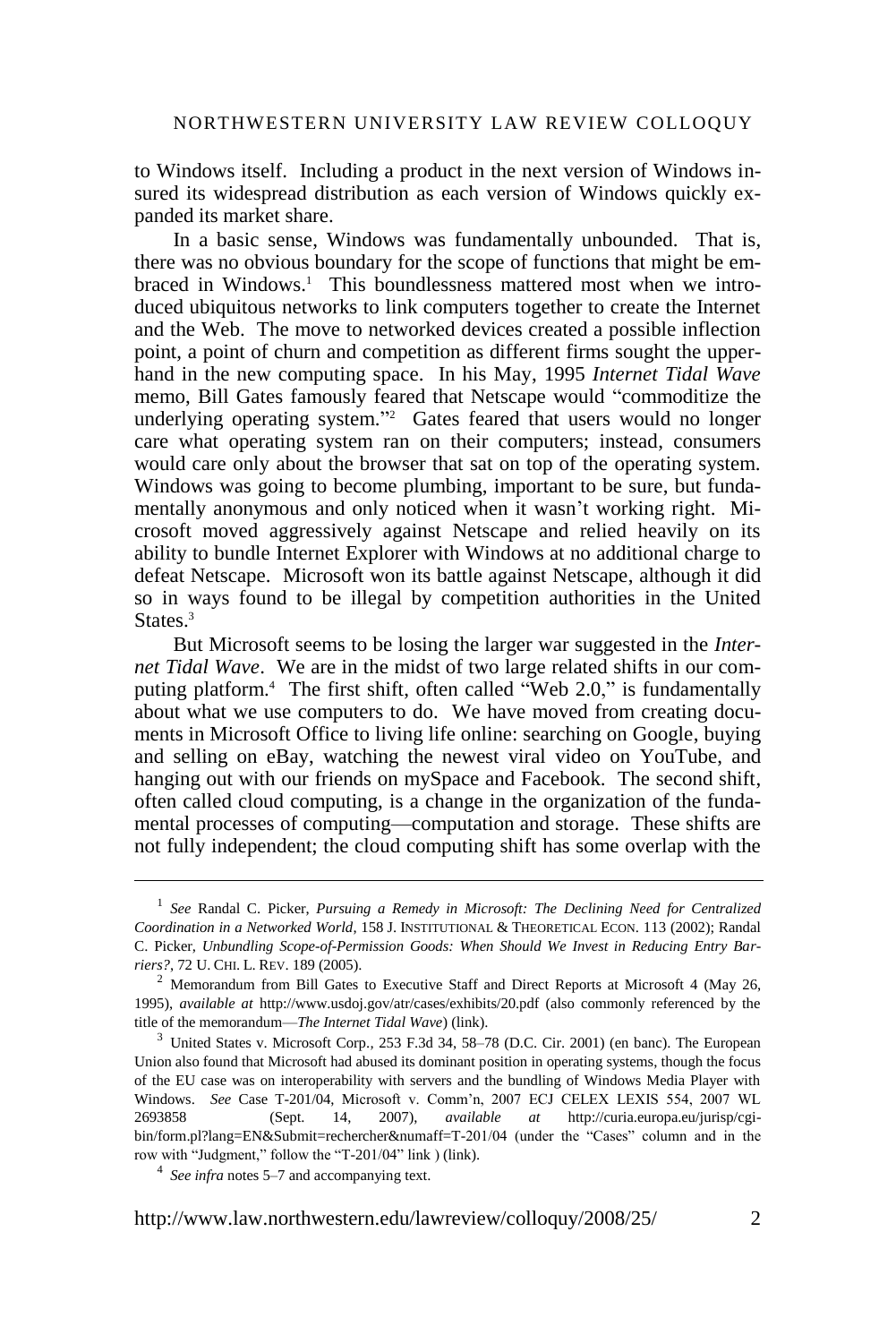Web 2.0 shift. Instead of storing my email on my laptop, I will just outsource storage and store it with Google. I won't have an email product resident on my computer; instead, Google will provide an email service through a Web browser.

Google dominates the current Web 2.0 market. And like Windows, Google's infrastructure has no obvious boundaries. Indeed, the Google engine is in many ways more powerful than Microsoft's. It is not obvious how the size of Windows or its functionality affected the price that Microsoft could charge for Windows. When Microsoft added browser functionality to Windows, there was no direct increase in the price of Windows. In contrast, Google's "price" scales up directly with each added service that it finances through advertising. Google's expansion model results in additional revenue with each ad that is clicked. Like Windows, Google's business has no obvious boundaries. The limit seems to be the content or services that can be supported by advertising and might be as large as anything mediated by a display screen. However, unlike Windows, Google's revenue scales as more services are added.

These two shifts have one key point in common: the possibility of creating prodigious amounts of data about end users. The new Web intermediaries at the heart of Web 2.0 have access to an enormous datastream about their users. Google can learn a great deal about my interests with every search that I run. Facebook learns about me as I build my profile and link to my friends. Imagine how much a cloud storage provider might learn about me if it could read all of my stored email and documents. These data are the lifeblood of Web 2.0 and could play a similarly important role as a cloud infrastructure emerges. The advertising that supports much of the content on the Internet is much more valuable if it can be matched to my actual interests. The flexibility of the Web in delivering content means that Web advertising is increasingly taking the form of tailored advertising, or so-called behavioral advertising.

Determining how to regulate these datastreams is the central regulatory issue of the emerging computer infrastructure. We already frequently regulate the way traditional intermediaries can use the information that passes through their hands. Banks, cable companies, phone companies—even your local video store—face strong restrictions on how they can use the information seen as they process many of our transactions. Laws disable them wholly or partially—from using that information. In contrast, the emerging financial infrastructure for financing Web 2.0—free content paid for by online advertising supported by rich databases—is largely unregulated. We must consider how regulation of this transactional information affects competition, and if the privacy issues are different in the online space. Our choices here will not only have personal privacy consequences but also consequesces on how much competition will emerge. Both consequences are tightly linked.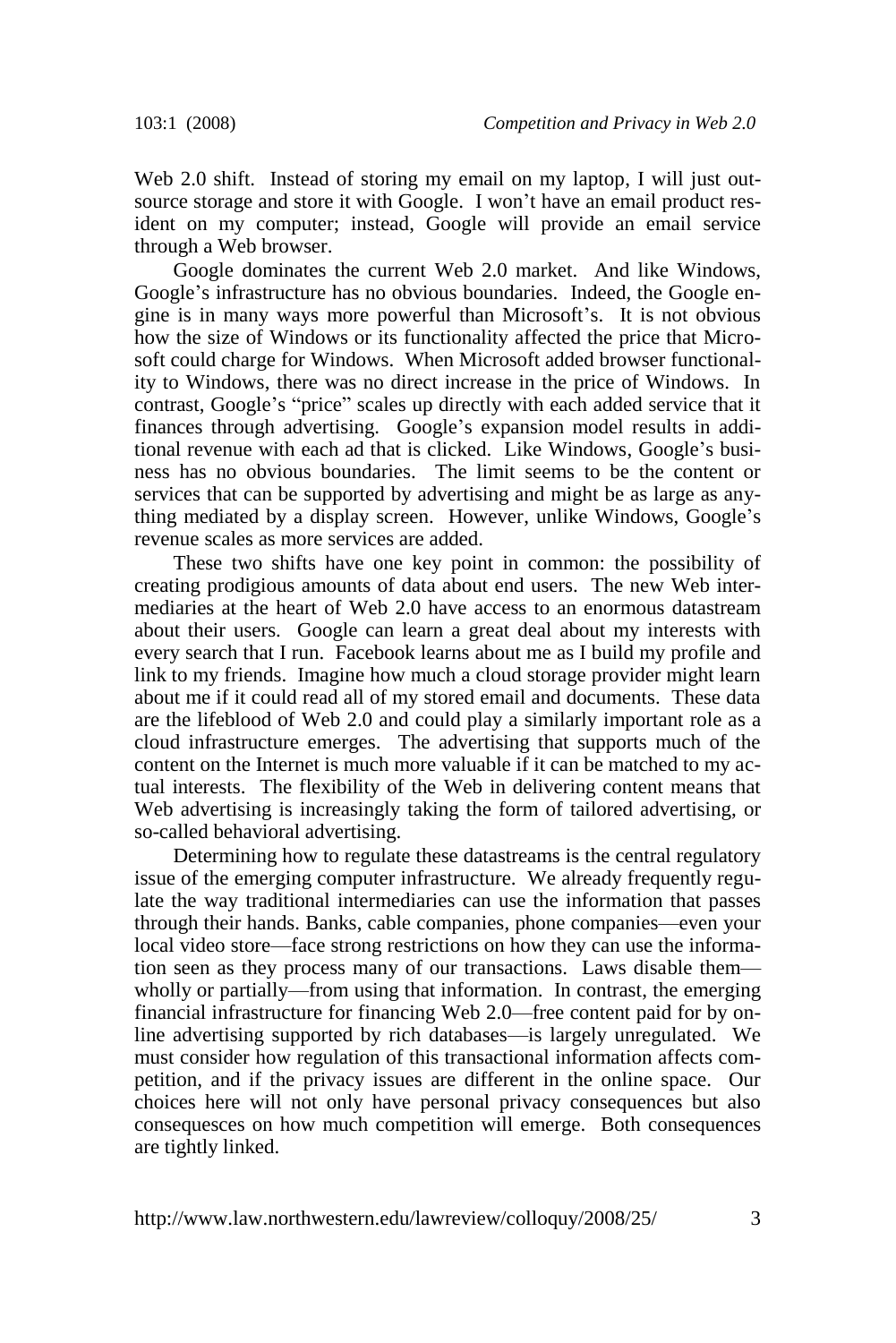#### NORTHWESTERN UNIVERSITY LAW REVIEW COLLOQUY

Section I of this Essay describes the shift in the computing platform away from desktop towards Web 2.0 and cloud computing. Section II looks at two examples of "sticky" data and the way in which that stickiness operates as a barrier to entry. Section III focuses on how datastreams are used now, taking search as a prominent example. As Google moves from relying on publicly-available information for assessing relevance towards relying on collective intelligence, it will increasingly emphasize the rich information available to it in the datastream. So far, at least, Google is able to do that because it doesn't face the same legal barriers on data use that others do. That difference in regulation limits competition that might otherwise emerge in how these rich datastreams are used. And we will need to tread carefully as we rethink how competition and privacy interact. Limits on disclosure of information across firms can have perverse effects as firms can circumvent those limits through horizontal or vertical integration.

#### I. FINDING DATA OR THROWING DATA AWAY?

We should start with desktop computing before the emergence of the Web. Microsoft Office set the standard for desktop productivity tools. These were the tools that we used to create documents that resided on the hard disks in our desktops or laptops. Outlook was used to manage calendars, contacts, and email. The CPUs in our computers churned away to do the calculations in an Excel spreadsheet or to format a document in Word. These documents were then distributed, on paper or via email, to be read by the recipients.

Now think about what you use your computer for today. In this new era, matching and coordination are the defining tasks we expect software to perform. eBay is explicitly about creating a marketplace to match buyers and sellers. Craigslist matches everything under the sun: buyers and sellers to be sure and job seekers galore, but also personals and house swaps, lost and found items, and rideshares. Social networking sites like mySpace and Facebook match individuals to define new groups. And Google matches people looking for content with the websites where that content is stored.

This is the emergence of a new class of online intermediaries. The emergence of these Web intermediaries is one of the defining aspects of Web 2.0.<sup>5</sup> They typically operate over the Internet through a Web browser. They can charge transaction fees like eBay or charge for a job posting like Craigslist, or given the number of pageviews that take place, the intermediary can support all of the content with advertising as Google does. With the ready ability to match advertising with content, a platform that generates pageviews is a valuable media property.

http://www.law.northwestern.edu/lawreview/colloquy/2008/25/ 4

<sup>5</sup> *See* Tim O'Reilly, *What is Web 2.0: Design Patterns and Business Models for the Next Generation of Software*, O'Reilly, Sept. 30, 2005, http://www.oreillynet.com/pub/a/oreilly/tim/news/2005/09/30/what-is-web-20.htm[l \(link\).](http://www.oreillynet.com/pub/a/oreilly/tim/news/2005/09/30/what-is-web-20.html)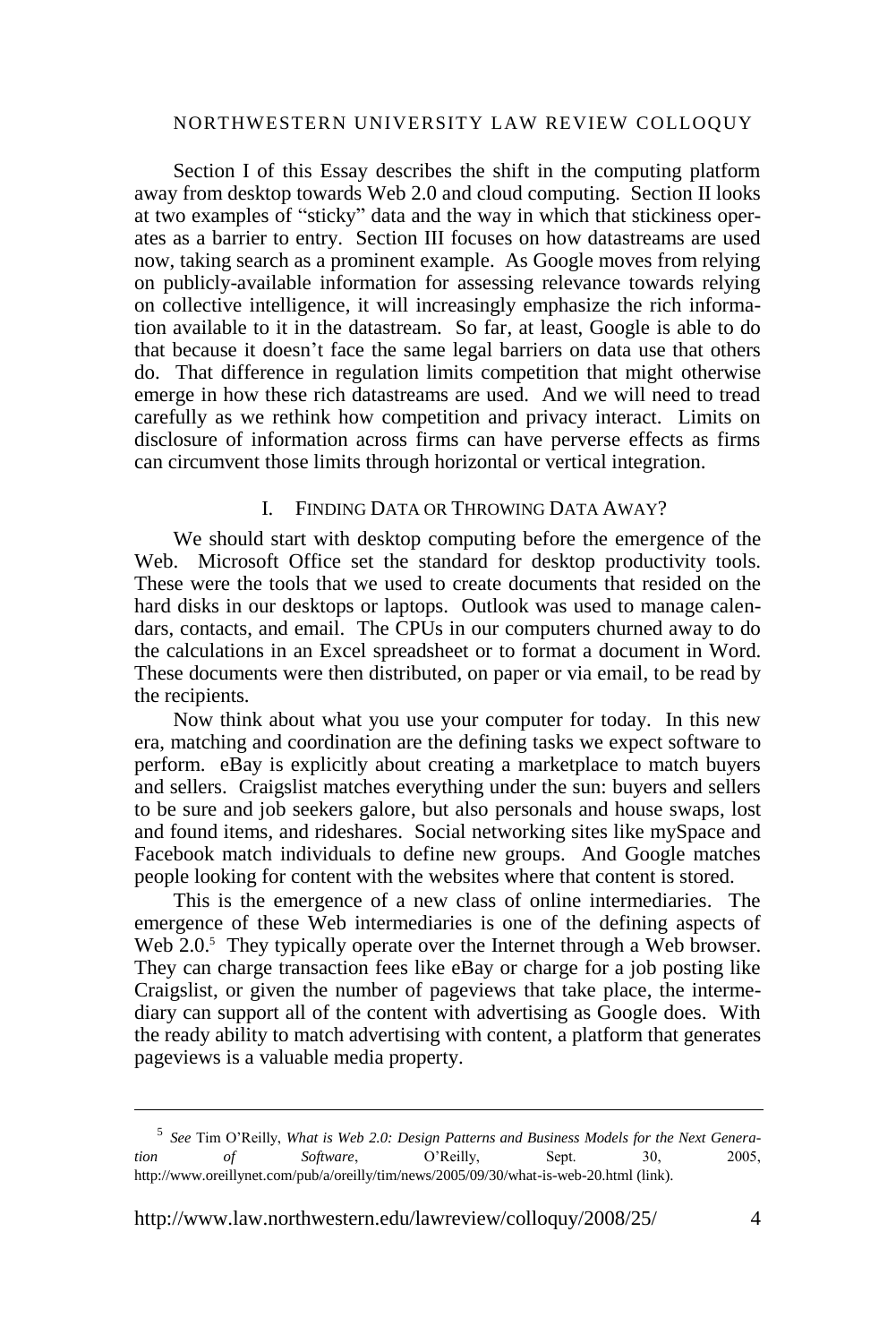But there is more. Intermediaries have the ability to see what is happening with every click, and this creates an incredibly rich clickstream.<sup>6</sup> eBay may be able to figure out whether I am more of a Cubs fan than a White Sox fan and how much I like Pokémon. Google has an even deeper knowledge of my interests because I search far more often than I buy or sell on eBay. This datastream arises organically as part of the services performed by the website. As a society, we can choose to limit the use or disclosure of this information, but throwing away the information requires a deliberate engineering design choice by the intermediaries. The information otherwise emerges naturally from the role played by the intermediary.

The idea of cloud computing is related to the emergence of Web intermediaries, but a little different. Computing power was first highly centralized with mainframes, and then decentralized through the switch to minicomputers and PCs. With the cloud, content and computing power will increasingly be managed centrally.<sup>7</sup> The main problem with owning a PC is that you are your own tech support, and most of us are getting lousy service. Computers are complicated. Badly run computers inflict harm on all of us when their power is harvested in botnets and computer spam is sent across the globe. Finally, PCs are lumpy: you buy computing power at one time and not just when you need it.

It doesn't have to work that way. Most people wouldn't consider for a second generating their own electricity; they expect to get it from a socket and want to rely on the local electricity company to do the hard work. We may be headed in that direction on computing power, both for calculation and storage. Some content may be stored locally on your machine, while other content—content that you in some powerful sense think belongs to you—will be stored remotely. Where actually? You won't have a clue.

Most people probably don't have strong feelings about where their computer calculations are done. Whether most of the processing power exists locally is a detail. If communications costs have dropped sufficiently such that we won't notice when the computing is done remotely, we can return computing power to the center. This is really just an engineering problem that turns on the relative costs of central as opposed to local processing power and on inter-computer as opposed to intra-computer communication. Important, to be sure, but not something most end-users will care about.

But that analysis is crucially dependent on an implicit assumption, namely, that changing the location of processing or storage doesn't change how the datastream is used. Think of this as a version of cloud neutrality: where processing or storage is done should be irrelevant, or neutral, for outcomes, legal or otherwise. If instead my cloud provider monitored all of my spreadsheet calculations and then tailored advertising to match what it

<sup>6</sup> *See* JOHN BATTELLE, THE SEARCH 9–12 (Portfolio, 2005).

<sup>7</sup> *See generally* NICHOLAS CARR, THE BIG SWITCH: REWIRING THE WORLD, FROM EDISON TO GOOGLE (2008).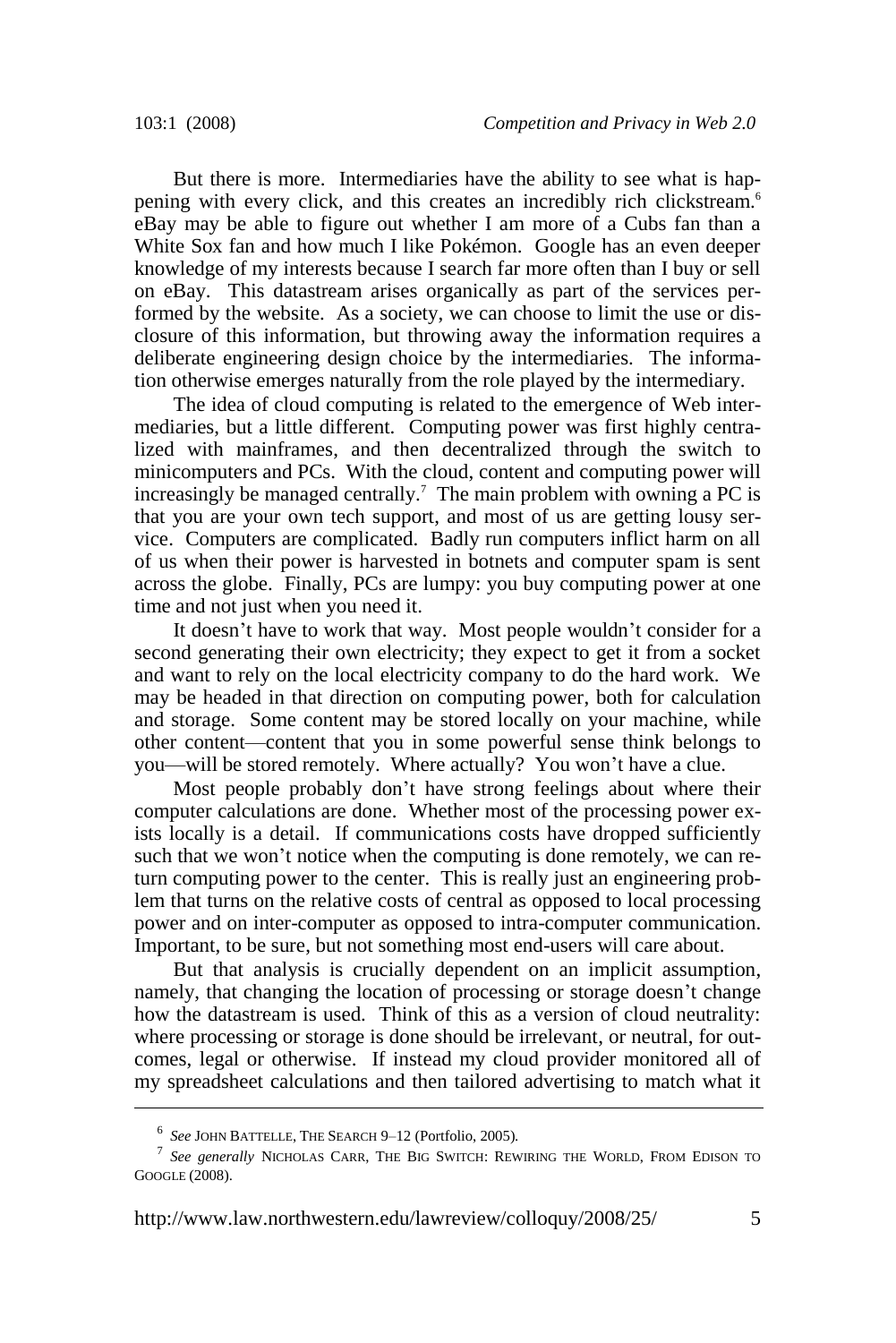had gleaned from the calculations—"Looks like he's looking for a mortgage"—that would be a big change. The move to centralized processing and storage creates communications traffic that can be monitored.

Email is a good example. I have a separate email application (Microsoft Outlook) that I use to download email messages and store those on my laptop. I also have an email account through Google (Gmail) that I manage through a Web browser. That email is stored remotely with Google and Google dutifully notifies me of how much of "my" storage space at Google that I have filled up. I paid cash for Outlook but I "pay" for Gmail by being exposed to the advertisements that it places on the far right edge of the screen. Google filters my email to determine which ads to match with it. Send yourself an email on an obsurce subject and see what ads Google serves up.

How we use the rich datastreams that have emerged under Web 2.0 and that may emerge under cloud computing is a point of both technical and legal design. Nothing about the change in the organization of computing requires a change in information revelation, that is, how much information a third-party sees from someone using its product or service. But, the change raises several questions about the use of such data: What happens to the datastream flowing through the chokepoint? How is that information used and controlled? How does that affect both competition and privacy?

#### II. DESIGNING STICKINESS AND DATA PORTABILITY

Control over the the datastream affects competition. Take an early Web 2.0 example: eBay. eBay mediates transactions between strangers. As a purchaser, how can I determine whether my prospective seller will deliver the listed item? Transactions between strangers at a distance are a longstanding problem in commercial law. eBay solves this problem by creating stickiness with its user reputation and feedback scores. eBay users build up a reputation score transaction by transaction and that reputation is the key way in which eBay mitigates the problem of transactions at a distance between strangers.

But the eBay reputation system also has important competitive consequences. Since the reputation accumulates from prior transactions, a competing auctions entrant starts with an immediate disadvantage. eBay's reputation system is sticky, or, put differently, it creates switching costs. A long-time seller on eBay has a reputation that she has built up carefully. But if she switches to the entrant, she will be a newbie again, and buyers will naturally be reluctant to transact with her. But there is a ready solution: make the eBay identity and reputation portable. If I am a good seller on eBay as "HotDVDBuysNow," I should be just as good on another site.

The consequences of stickiness through user ratings and identities are not lost on eBay's competitors. They understand the way in which those scores create entry barriers for auction competitors. Take the case of ReverseAuction.com. eBay's original business relied on ascending price auc-

http://www.law.northwestern.edu/lawreview/colloquy/2008/25/ 6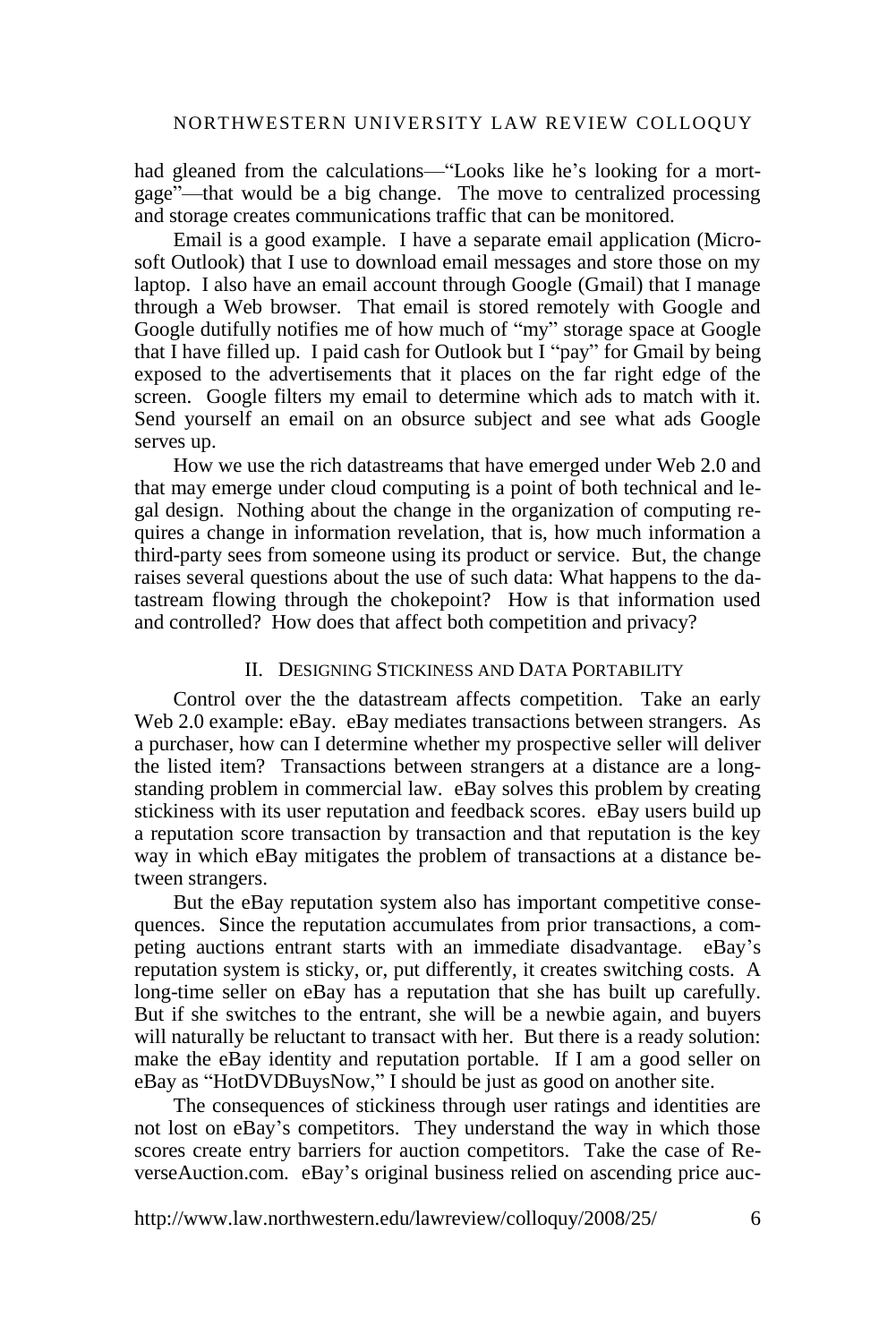tions. Users would bid against each other for a fixed period of time, and at the end of the auction, the high bid won. ReverseAuction entered with a declining-price auction website. Sellers offered items for sale, and the offered price declined until a buyer jumped in to buy at the current price. Once that happened, the auction was over.<sup>8</sup>

ReverseAuction almost certainly understood the competitive disadvantage it faced against eBay. According to the complaint filed by the Federal Trade Commission, to solve that problem ReverseAuction registered as an eBay user, agreeing to the eBay user agreement.<sup>9</sup> ReverseAuction was then able to harvest information from eBay's website by acquiring eBay user IDs, email addresses, and feedback ratings. ReverseAuction then sent an email to eBay's users suggesting that they could reserve their eBay identities at ReverseAuction and that they should do quickly lest they lose that opportunity.<sup>10</sup>

The FTC found ReverseAuction's actions troubling, but there was also a kernel of virtue in ReverseAuction's actions as eBay's control over user reputations blocked competition in online auctions. The critical point is that portability—or the absence thereof—is a design point. eBay's user agreement bars users from "importing or exporting feedback information off of the Sites or for using it for purposes unrelated to  $eBay$ ."<sup>11</sup> The natural take-away from this is that eBay understandably wants to lock-in its users and hopes to do that by restricting the extent to which the valuable eBaybased reputations can be used elsewhere. Reputation and feedback ratings are tools that allow the auction house to make past transactions relevant today. For law, the question is whether we should limit user agreements that block reputation portability, whether that portability is sought by users directly or by competitors.

Consider another example of portability. I use RSS—Real Simple Syndication—and Google Reader to manage much of the information that flows through my computer. If you want to know what I am interested in right now, you could look at my Google Reader tag cloud. But the right question for law is: as we move from products and local storage to services and centralized storage, who owns the data and what establishes rights to access and use the data? Suppose, for example, that I wanted to drop Google Reader and switch to another tool for managing RSS, say FeedDemon. I can obviously just starting running FeedDemon, but would I have to

http://www.law.northwestern.edu/lawreview/colloquy/2008/25/ 7

<sup>8</sup> Complaint, ¶7, FTC v. ReverseAuction.com, Inc., Civ. Action No. 000032 (D.D.C. Jan. 6, 2000) [hereinafter ReverseAuction Complaint]. The complaint and other case documents for *Federal Trade Commission v. ReverseAuction.com, Inc.*, including the stipulated consent agreement and statements from FTC commissioners, are available at http://www.ftc.gov/os/caselist/reverseauction/index.shtm [\(link\).](http://www.ftc.gov/os/caselist/reverseauction/index.shtm)

<sup>9</sup> *Id.* at ¶8.

<sup>&</sup>lt;sup>10</sup> *Id.* at  $\P$ 12 (quoting the email sent by ReverseAuction to eBay users).

<sup>&</sup>lt;sup>11</sup> eBay, Your User Agreement, http://pages.ebay.com/help/policies/user-agreement.html (last visited June 23, 2008[\) \(link\).](http://pages.ebay.com/help/policies/user-agreement.html)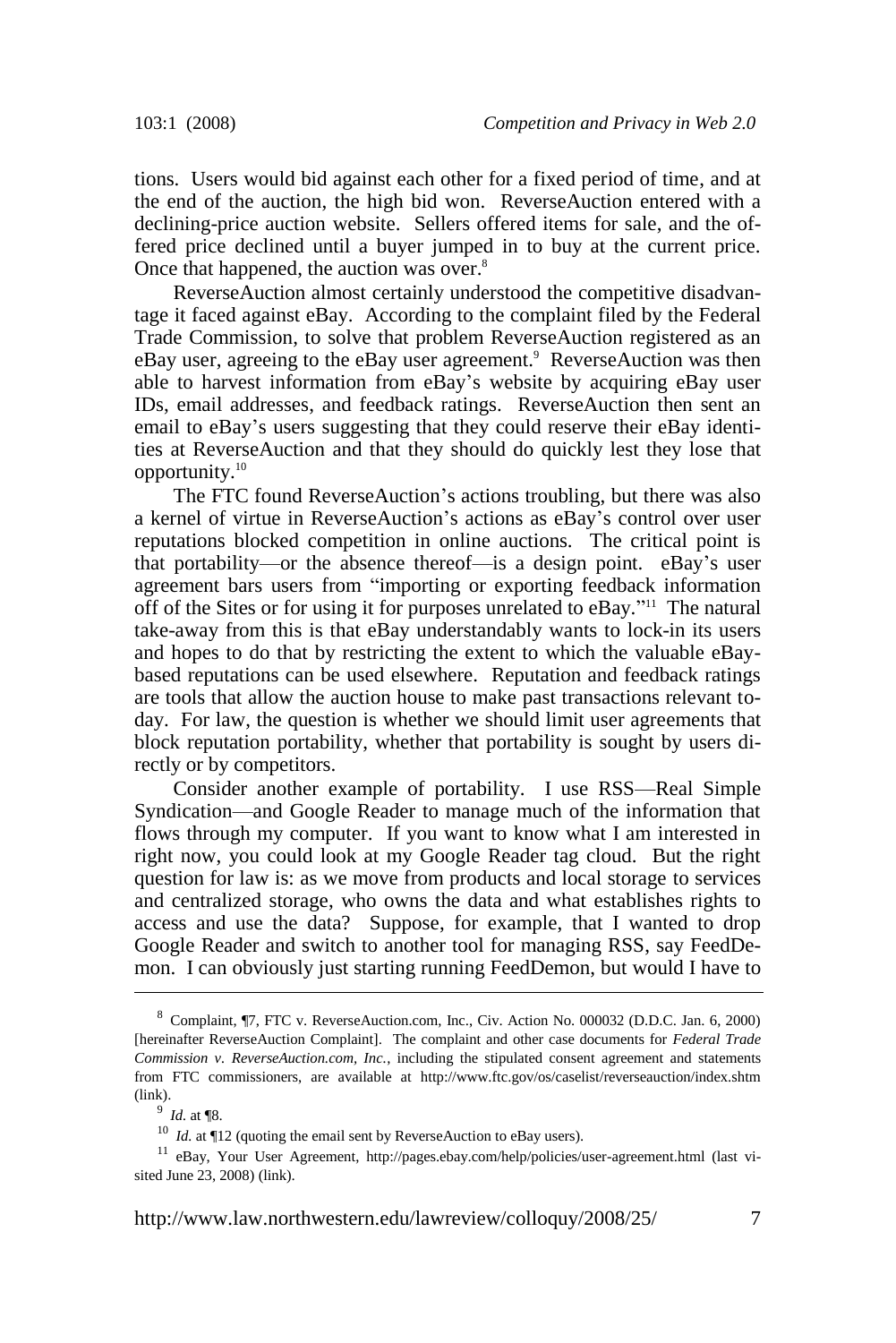re-type or re-link to the feeds to get them into FeedDemon? And what of my tagged items? I don't know how to tell how many items I have in Google Reader with tags, but I suspect that the relevant order of magnitude is in the thousands.

The answer on the feeds is OPML. OPML is the Outline Processor Markup Language, and it is used precisely to create an XML file that should be readable by another RSS program. This isn't as easy as switching from Diet Pepsi to Diet Coke (the contrary choice is inconceivable) but, it is possible, assuming that your RSS reader supports importing and exporting OPML.

We can count on competitors to help lower these switching costs. We saw that above with ReverseAuction. In another classic case, *Lotus Development Corp. v. Borland International, Inc.*, <sup>12</sup> Borland did this when it sold the spreadsheet Quattro Pro with an alternative interface that emulated that of Lotus 1-2-3, the dominant spreadsheet of the day. Lotus tried to rely on copyright law to defeat Borland and failed.<sup>13</sup> When I switched my main browsing program from Internet Explorer to Firefox, Firefox looked on my hard disk to find the links that I had stored as IE Favorites, again reducing the transaction costs of switching.

But there are limits on the ability of competitors to lower switching costs. Moving the list of feeds over through OPML is just one small piece of my information. The detailed matching of news stories and tags represents a much greater share of the value, and I don't see any particularly easy way to export that information into another RSS program. Indeed, we see how design matters when we look at transferring my tagged stories. I don't think much, if any, of my Google Reader info is stored locally on my machine. Therefore, there would be no locally stored information for the alternate RSS-tool FeedDemon to examine were I trying to switch over both my feeds list and my tagged stories. And the question is whether FeedDemon could write something that would burrow through my Google Reader "subscription" to extract my tagged stories.

As the Lotus/Borland saga makes clear, law matters for switching costs and portability. Sometimes that law will be copyright law. Other times it will be antitrust. For example, the European Union has tried to force Microsoft to disclose more information to increase interoperability between operating systems and servers.<sup>14</sup> In other cases, we will legislate portability

<sup>12</sup> 49 F.3d 807 (1st Cir. 1995), *aff'd* 516 U.S. 233 (1996) (per curium). Justice Stevens took no part in the consideration or decision of *Lotus*, and the Court's vote was equally divided among the remaining eight justices. *Lotus Dev. Corp.*, 516 U.S. 23[3 \(link\).](http://supreme.justia.com/us/516/233/)

<sup>&</sup>lt;sup>13</sup> See Lotus Dev. Corp., 49 F.3d at 819 ("[T]he Lotus menu command hierarchy is uncopyrightable subject matter, [and therefore] Borland did not infringe Lotus's copyright by copying it.").

<sup>14</sup> *See* William H. Page & Seldon J. Childers, *Bargaining in the Shadow of the European* Microsoft *Decision: The Microsoft-Samba Protocol License*, 102 NW. U. L. REV. COLLOQUY 332, 332–34 (2008) [\(link\).](http://www.law.northwestern.edu/lawreview/colloquy/2008/16/LRColl2008n16Page&Childers.pdf)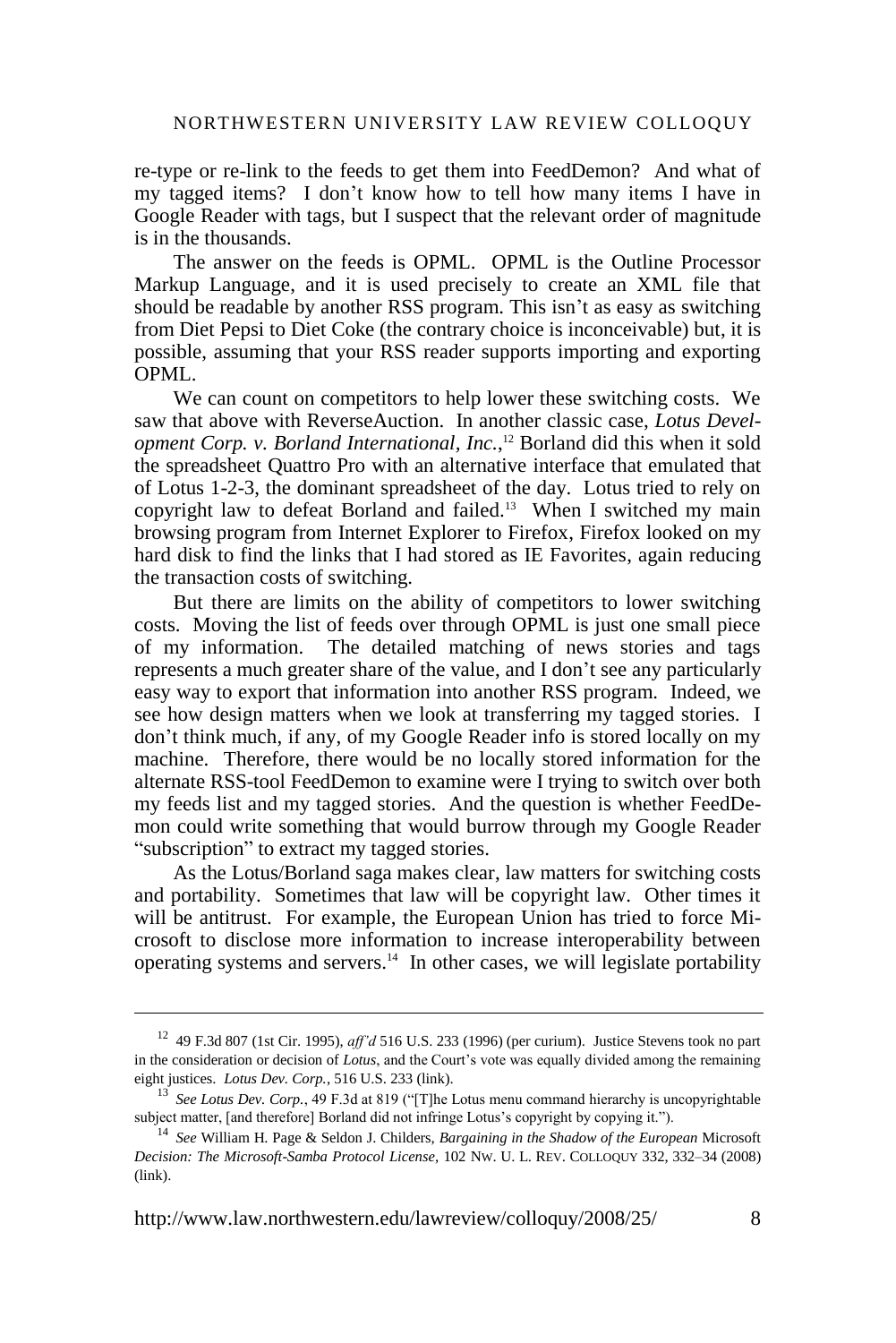and interoperability, as we have done with telephone number portability<sup>15</sup> and as parts of Europe may push Apple on iTunes and the iPod.<sup>16</sup>

#### III. CONTROLLING HOW DATA ARE USED

To see further how control of users' datastreams can implicate privacy and competition concerns, we should return to Google and consider how Google might use the datastreams that arise in search. Search is an exercise in relevance: for any search term presented, the search engine wants to return the "best" matches. How should we assess best? Brin and Page's original search patent is for their PageRank algorithm. This algorithm looks to the link structure of the Web to measure importance and therefore relevance.<sup>17</sup> If we are looking for information about the Chicago Cubs and many pages link to a particular page about the Cubs, we might conclude that that is a particularly relevant page. The PageRank approach emphasizes information that is available publicly. Any entrant could do the same, assuming they could do so consistent with the original patent.

PageRank doesn't rely on the datastreams that arise in search. But we might imagine an approach that does so and relies more directly on collective intelligence. Focus on how searchers respond to the presented search results. If searchers routinely reject the first listed item for the second, we would be learning something about the perceived relevance of the results. That approach, multiplied over many users and an almost infinite number of searches, would create a system that learns and evolves in response to what users are doing.<sup>18</sup> If that learning improved relevance, more searchers would seek to rely on the system, and that in turn would generate more learning. This positive feedback loop would operate as a barrier to entry because, unlike the publicly observable page-link information at the heart of PageRank, learning through search results relies on private information available only to the search engine.

These very different approaches to the use of the datastreams are available to Google and that is just in framing how relevance is assessed, the core function of search. The datastream could also be used in behavioral advertising to match the ads presented next to the search results with the searcher rather than just matching the ads to the text content of a page as

<sup>&</sup>lt;sup>15</sup> FCC, Wireless Local Number Portability (Wireless LNP) Frequently Asked Questions, http://www.fcc.gov/cgb/NumberPortability/ (last visited July 25, 2008[\) \(link\).](http://www.fcc.gov/cgb/NumberPortability/)

<sup>16</sup> *See* David S. Evans, *Antitrust Issues Raised by the Emerging Global Internet Economy*, 102 NW. U. L. REV. COLLOQUY 285, 285 ("Multiple jurisdictions in the European Community have claimed that Apple has violated  $[]$  competition laws . . . ."[\) \(link\).](http://www.law.northwestern.edu/lawreview/colloquy/2008/13/LRColl2008n13Evans.pdf)

<sup>&</sup>lt;sup>17</sup> See Our Search: Google Technology, http://www.google.com/technology/ (last visited June 23, 2008[\) \(link\).](http://www.google.com/technology/)

<sup>&</sup>lt;sup>18</sup> See Posting of Hal Varian to The Official Google Blog (Mar. 4, 2008, 7:04 PST) http://googleblog.blogspot.com/2008/03/why-data-matters.html [\(link\).](http://googleblog.blogspot.com/2008/03/why-data-matters.html)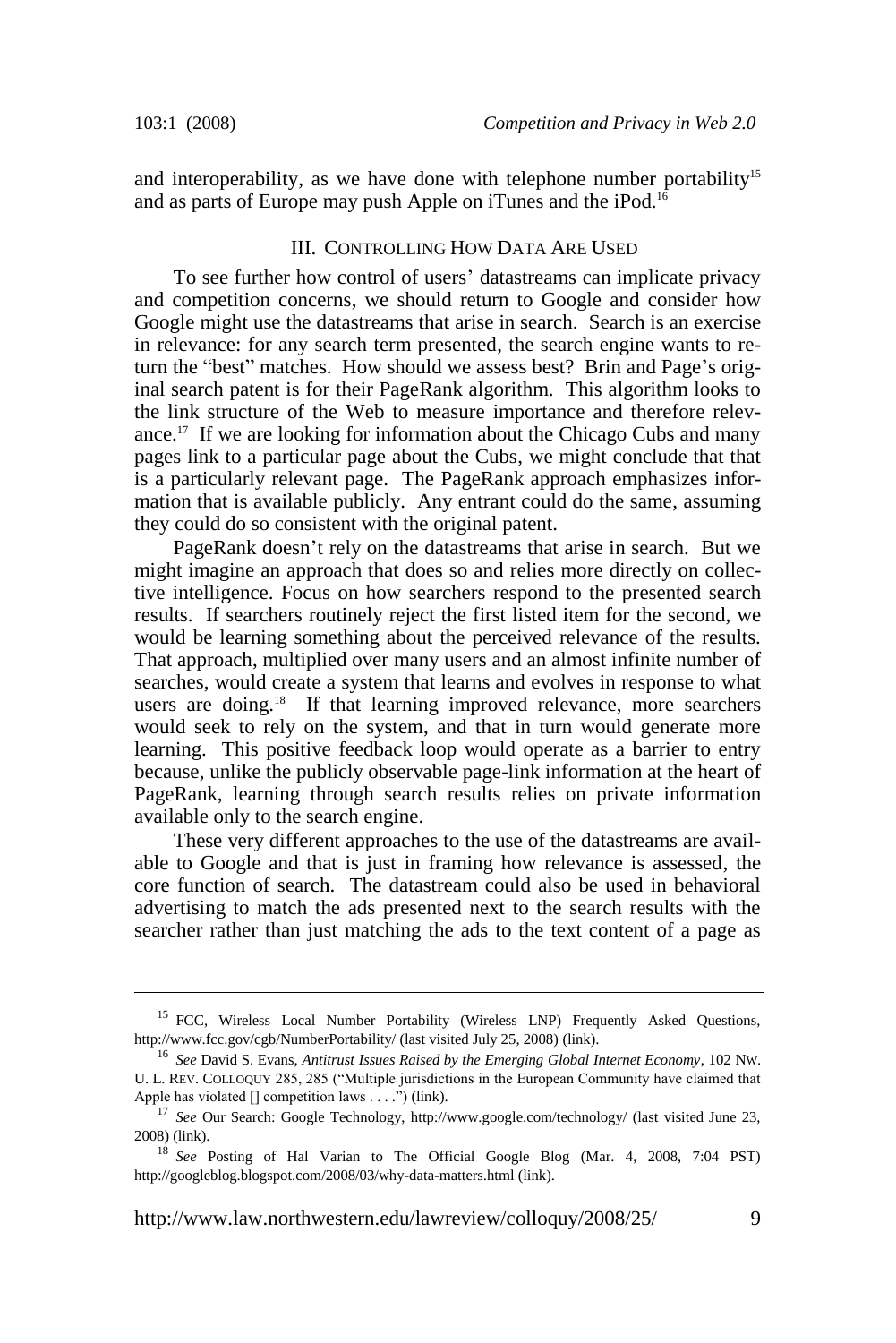#### NORTHWESTERN UNIVERSITY LAW REVIEW COLLOQUY

AdSense typically does now.<sup>19</sup> John Wanamaker, the department store magnate, famously observed that he wasted half of the money that he spent on advertising, but "I don't know which half."<sup>20</sup> And Wanamaker may have been optimistic. Think about TV advertising and how many ads that you see for products that you never consume. Those ads are almost all wasted. Behavioral advertising offers the promise of tailoring ads to individual consumers greatly increasing the efficiency of each ad dollar spent.

In the past, we have placed extensive controls on how intermediaries can use the information that flows through their hands. For example, the Cable Communications Policy Act (CCPA) of 1984 added privacy protections for consumers.<sup>21</sup> The current version of the CCPA requires written or electronic consent of cable customers before the cable operator can use the cable system to collect personally identifiable information about its customers.<sup>22</sup> However, it also creates an exception to that rule allowing collection of such information to detect cable theft and, more generally, "to obtain information necessary to render a cable service or other service provided by the cable operator to the subscriber.<sup> $223$ </sup> Whether collecting information to implement behavioral advertising will qualify under this safe harbor is an open question. The cable statute also bars disclosure of personally identifiable information to third parties.<sup>24</sup> However, the statute also exempts disclosures "necessary to render, or conduct a legitimate business activity related to, a cable service or other service provided by the cable operator to the subscriber."25

How we implement privacy restrictions matters enormously, and indeed, the limits can sometimes have perverse consequences like undermining competition policy. For example, a disclosure limit of the sort seen in the cable statute artificially pushes towards vertical integration. A firm will have an artificial incentive to expand the size and scope of the firm so as to use the information fully because most disclosure limits do not prevent disclosure within a particular firm, but only bar disclosure across firm boundaries.<sup>26</sup> Vertical integration renders the disclosure limit ineffective. We might see mergers that would otherwise be unattractive as a way to circumvent the disclosure limits.

<sup>19</sup> *See* Saul Hansell, *Google Tries Tighter Aim for Web Ads*, N.Y. TIMES, June 27, 2008, C1, *available at* http://bits.blogs.nytimes.com/2008/06/26/google-tests-using-your-search-data-to-tailor-ads-toyou/ (titled online as *Google Tests Using Your Search Data to Tailor Ads to You*[\) \(link\).](http://bits.blogs.nytimes.com/2008/06/26/google-tests-using-your-search-data-to-tailor-ads-to-you/)

 $20$  See Advertising Age, The Advertising Century: John Wanamaker, http://adage.com/century/people006.html (last visited Jul. 21, 2008[\) \(link\).](http://adage.com/century/people006.html)

<sup>&</sup>lt;sup>21</sup> Cable Communications Act of 1984, Pub. L. No. 98-549, 98 Stat. 2780 (codified as amended at 47 U.S.C. § 551).

<sup>&</sup>lt;sup>22</sup> 47 U.S.C. § 551(b)(1) (2006) [\(link\).](http://www.law.cornell.edu/uscode/47/usc_sec_47_00000551----000-.html)

<sup>23</sup> *Id.* § 551(b)(2)(A).

<sup>24</sup> *Id.* § 551(c)(1).

<sup>25</sup> *Id.* § 551(c)(2)(A).

<sup>26</sup> *See, e.g.*, *id.* § 551(c)(1).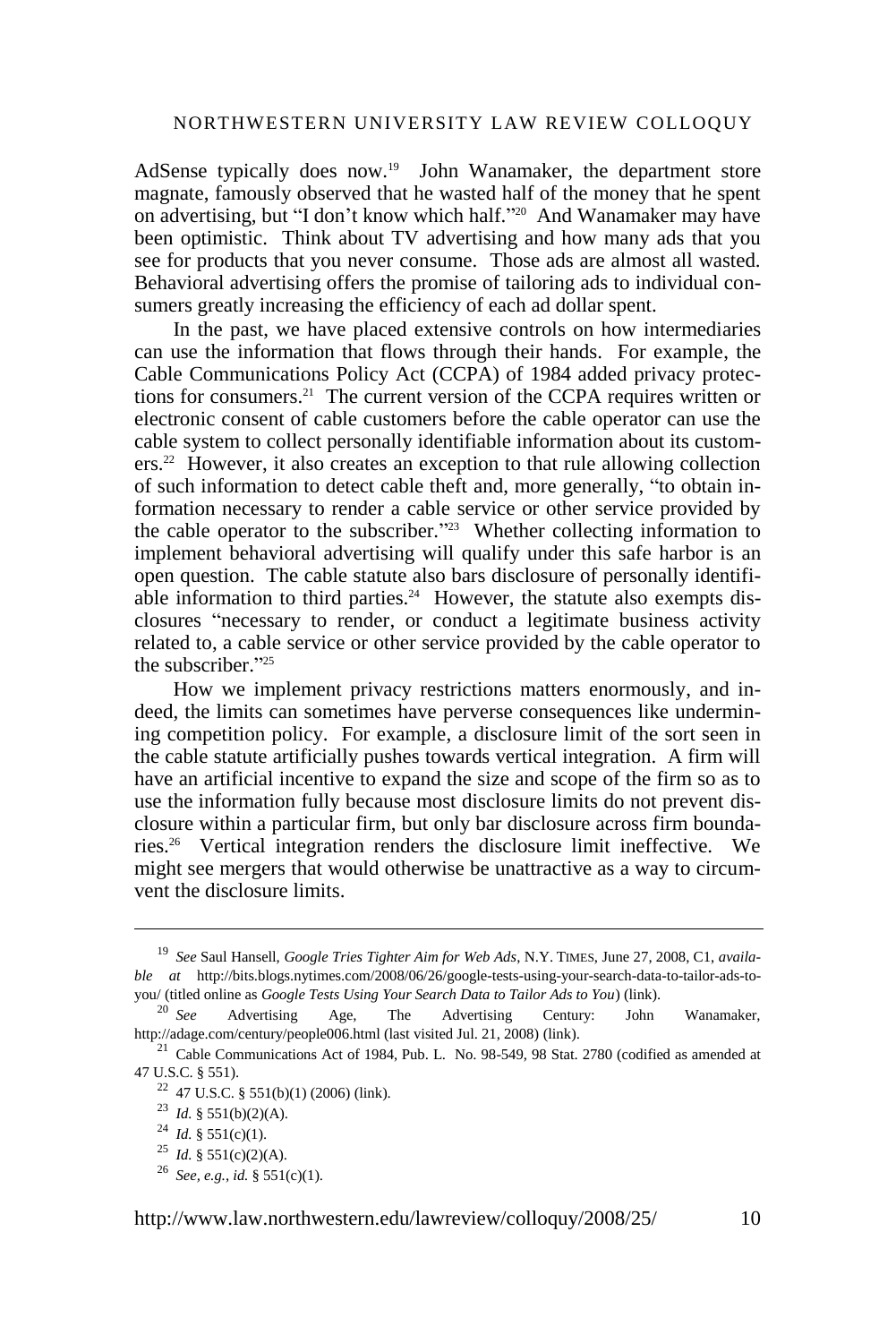Note also that disclosure may not be the act of relevance here. Google's ad placement service, AdSense, does not disclose any information to facilitate matches between content and consumers.<sup>27</sup> For Google's advertisers the information will be in a black box. These advertisers will be able to evaluate the click-through rates that they are seeing from the use of the information controlled by Google, but they need never see the information itself. No disclosure of the datastream, just use on the advertiser's behalf. Indeed, as suggested before, Google would almost certainly prefer not to disclose the information, since disclosing the information gives up the control that Google has from its exclusive access to the information.

#### **CONCLUSION**

With Web 2.0, we have once again changed how we use computers. That change has brought with it new intermediaries who sit at the crossroads of the matching and coordination that defines how we use the Internet today. Those intermediaries—Google first and foremost—have access to extraordinarily detailed information about their customers. That information arises naturally from the very services they provide. We will see a similar pattern as cloud computing becomes more important, and cloud service providers will also have available to them a rich datastream that arises from their customer's activities.

To date, these intermediaries have faced few limitations in how they use the information that they see. These intermediaries can use this information to improve their core businesses—adding collective intelligence to search to increase relevance—and to finance—through advertising backed by rich databases that allows ads to be matched to individual customers virtually any content or service that can be provided through a screen. To focus on Google as the largest player in this space, there is no obvious limit to its scale and an advertising-supported business adds revenue with each additional screen that is viewed.

In the past, we have regulated intermediaries at these transactional bottlenecks such as banks, cable companies, phone companies and limited the ways in which they can use the information that they see. Presumably the same forces that animated those rules—fundamental concerns about customer privacy—need to be assessed for our new information intermediaries. In doing that, we need to be acutely aware of how our choices influence competition. An uneven playing field that allows one firm to use the information that it sees while blocking others from doing the same thing creates market power through limiting competition. We rarely want to do that. And privacy rules that limit how information can be used and shared

<sup>27</sup> *See* Google, Welcome to AdSense, https://www.google.com/adsense/login/en\_US/ (last visited June 23, 2008) (AdSense instead crawls the content of subscriber webpages and posts ads related to the content of individual subscriber websites.) [\(link\).](https://www.google.com/adsense/login/en_US/)